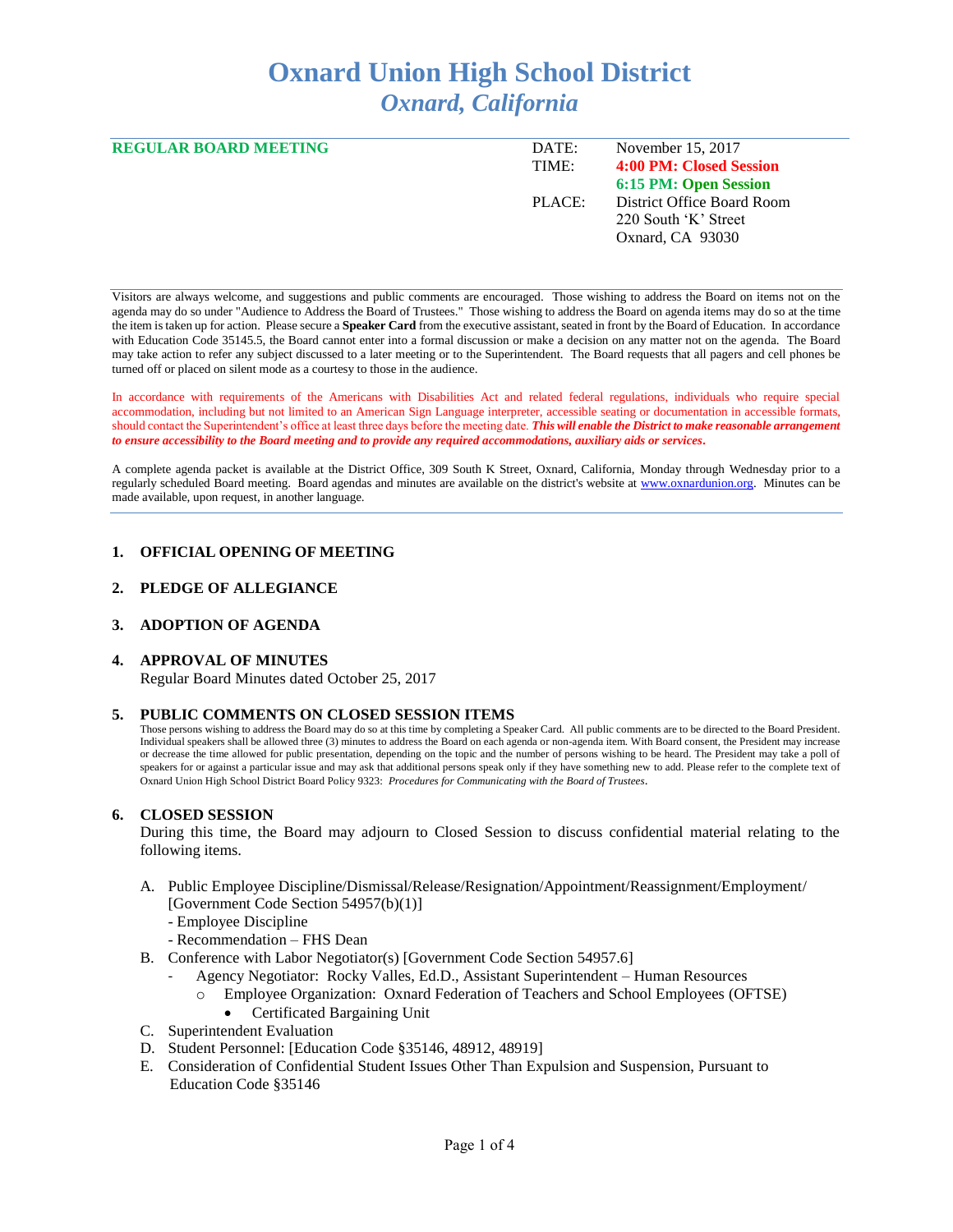# Board Meeting Agenda November 15, 2017

- F. Conference with Real Property Negotiator (Govt. Code § 54956.8) PROPERTY: 50-acres of 107.25 acres located at or near 1825 Camino del Sol, Oxnard, CA (southeast corner of N. Rose Ave. and Cesar Chavez Dr.) Ventura County Assessor Parcel No. 214-0-020-595 AGENCY NEGOTIATOR: Sid Albaugh, Assistant Superintendent Business Services Business Services and Dr. Joel Kirschenstein, Consultant Sage Realty Group Inc. NEGOTIATING PARTIES: Brian Edward Maulhardt, as Trustee of the Brian Edward Maulhardt Children's Support Trust UNDER NEGOTIATION: Price and terms of payment
- G. CONFERENCE WITH LEGAL COUNSEL-ANTICIPATED LITIGATION Significant exposure to litigation pursuant to paragraph (2) of subdivision (d) of Section 54956.9: One case
- H. Conference with Real Property Negotiator (Govt. Code § 54956.8) PROPERTY: Multiple District-owned parcels, including: (1) Bell Ranch Property, Assessor Parcel No. ("APN") 156-0-180-385, Camarillo, California; (2) South of Oxnard High School, APN 183-0- 030-180; (3) District Office Campus, 220, 309, and 315 South K Street, Oxnard, CA, APNs 202-0- 010-630 & -740; (4) Hueneme Road Adult School, 527 W Hueneme Road, Oxnard, CA, APN 222- 0-082-625; (5) 280 and 300 Skyway Drive, Camarillo, CA, APN 230-0-130-105; and (6) 15 Stearman Street, Camarillo, CA, APN 230-0-130-115 AGENCY NEGOTIATOR: Sid Albaugh, Assistant Superintendent Business Services and Dr. Joel Kirschenstein, Consultant Sage Realty Group Inc. NEGOTIATING PARTIES: To be determined UNDER NEGOTIATION: Price and terms of payment.
- I. Conference with Real Property Negotiator (Govt. Code § 54956.8) PROPERTY: 7.6 Acres located 1800 Solar Drive, Oxnard, CA, Ventura County Assessor Parcel No. 213-0-070-045 AGENCY NEGOTIATOR: Sid Albaugh, Assistant Superintendent Business Services and Dr. Joel Kirschenstein, Consultant Sage Realty Group Inc. NEGOTIATING PARTIES: NAI Capital UNDER NEGOTIATION: Price and terms of payment. J. Conference with Real Property Negotiator (Govt. Code § 54956.8)
- PROPERTY: 26,392 Square Feet located 2900 Saviers Road, Oxnard, CA 93030, Ventura County Assessor Parcel No. 219-0-018-035 AGENCY NEGOTIATOR: Sid Albaugh, Assistant Superintendent Business Services and Dr. Joel Kirschenstein, Consultant Sage Realty Group Inc. NEGOTIATING PARTIES: Dan Cherrie, CBRE Inc. UNDER NEGOTIATION: Price and terms of payment.

# **7. RECONVENE IN PUBLIC: REPORT ON CLOSED SESSION ACTION**

# **8. RECOGNITION**

➢ Dedicated Student Award– Channel Islands High School

# **9. PUBLIC COMMENTS TO ADDRESS THE BOARD OF TRUSTEES**

Those persons wishing to address the Board may do so at this time by completing a Speaker Card. All public comments are to be directed to the Board President. Individual speakers shall be allowed three (3) minutes to address the Board on each agenda or non-agenda item. With Board consent, the President may increase or decrease the time allowed for public presentation, depending on the topic and the number of persons wishing to be heard. The President may take a poll of speakers for or against a particular issue and may ask that additional persons speak only if they have something new to add. Please refer to the complete text of Oxnard Union High School District Board Policy 9323: *Procedures for Communicating with the Board of Trustees.*

# **10**. **SUPERINTENDENT'S REPORT**

# **11. STUDENT REPRESENTATIVE REPORT TO THE BOARD – ANGELINE CESAR**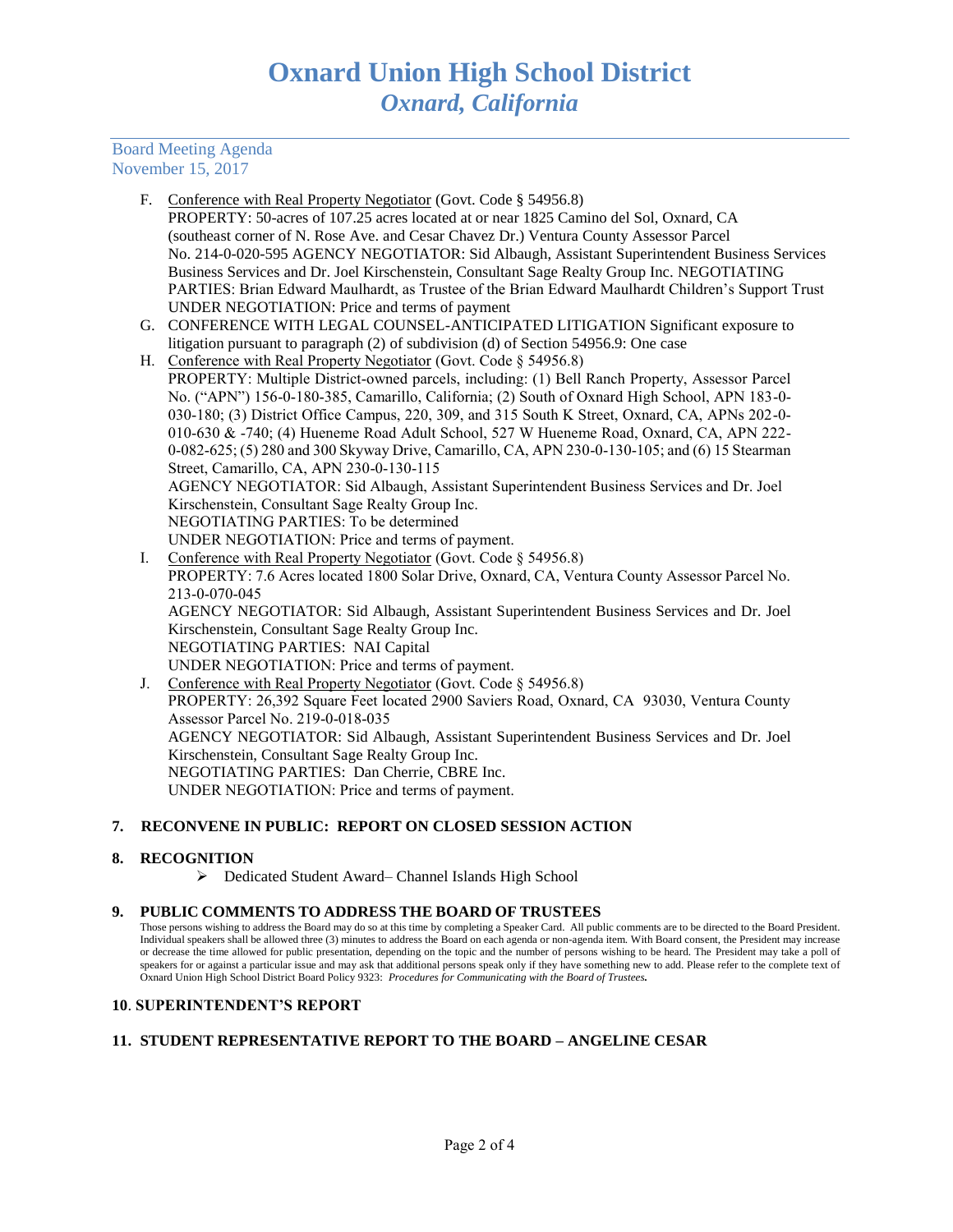Board Meeting Agenda November 15, 2017

# **12. STAFF REPORTS**

- **A.** General Obligation Bond Election Survey Results Dale Scott & Company, Inc.
- **B.** School Services Review Findings Dr. Rocky Valles, Sid Albaugh and Dr. Kim Tresvant
- **C.** Student Support Services– Dr. Tom McCoy

## **13. CONSENT CALENDAR**

## **Business Services**

- **A.** Consideration of Approval of Donations, October 2-31, 2017
- **B.** Consideration of Approval of Purchase Orders and Direct Pays, October 13, 2017 November 3, 2017
- **C.** Consideration of Approval of the Disposal of Surplus Property, July 26, 2017 November 7, 2017
- **D.** Consideration of Approval of Oxnard Union High School District Site Safety Plans for 2017-2018 School Year
- **E.** Consideration of Approval of Bid Award #560 to California Electric Company for Track and Field Event Modifications at ACHS, HHS, OHS, PHS

## Educational Services

- **F.** Consideration of Approval of Non -Public Schools (NPS) Placements According to the Students' IEP Teams and the Director of Special Education
- **G.** Consideration of Approval of Agreement between Oxnard Union High School District and Goodwill Industries- Adult Transition Program Vocational Training Component
- **H.** Consideration of Approval of Agreement between Oxnard Union High School District and Rico's Italian Villa Restaurant- Adult Transition Program Vocational Training Component
- **I.** Consideration of Approval of Renewal Agreement between Oxnard Union High School District and CVS-Adult Transition Program Vocational Training Component
- **J.** Consideration of Approval of Renewal Agreement between Oxnard Union High School District and Oxnard Courtyard Marriott- Adult Transition Program Vocational Training Component
- **K.** Consideration of Approval of Renewal Agreement between Oxnard Union High School District and Green Thumb- Adult Transition Program Vocational Training Component
- **L.** Consideration of Approval of Renewal Agreement between Oxnard Union High School District and Ventura County Animal Services- Adult Transition Program Vocational Training Component
- **M.** Consideration of Approval of Renewal Agreement between Oxnard Union High School District and Walgreens- Adult Transition Program Vocational Training Component
- **N.** Consideration of Approval of Renewal Agreement between Oxnard Union High School District and Healthcorps Inc.
- **O.** Consideration of Ratification of Joint Resolution Ventura County P-20 Council and Ventura County Education Partners
- **P.** Consideration of Approval of California Department of Education CTE Facilities Grant Application
- **Q.** Consideration of Approval of Memorandum of Understanding between Oxnard Union High School District and Oxnard College for Project Acabado
- **R.** Consideration of Approval of Receipt of Charter School Renewal Petition from CAPE Charter School
- **S.** Consideration of Approval of Stipulated Student Expulsions by Agreement of the School Principal, the Student, and the Student's Parent/Guardian, as per Board Policy 5144, Section 22

## **Human Resources**

- **T.** Consideration of Approval of Certificated and Classified Personnel
- **U.** Consideration of Approval of School Counseling Internship Contract between California Lutheran University and Oxnard Union High School District